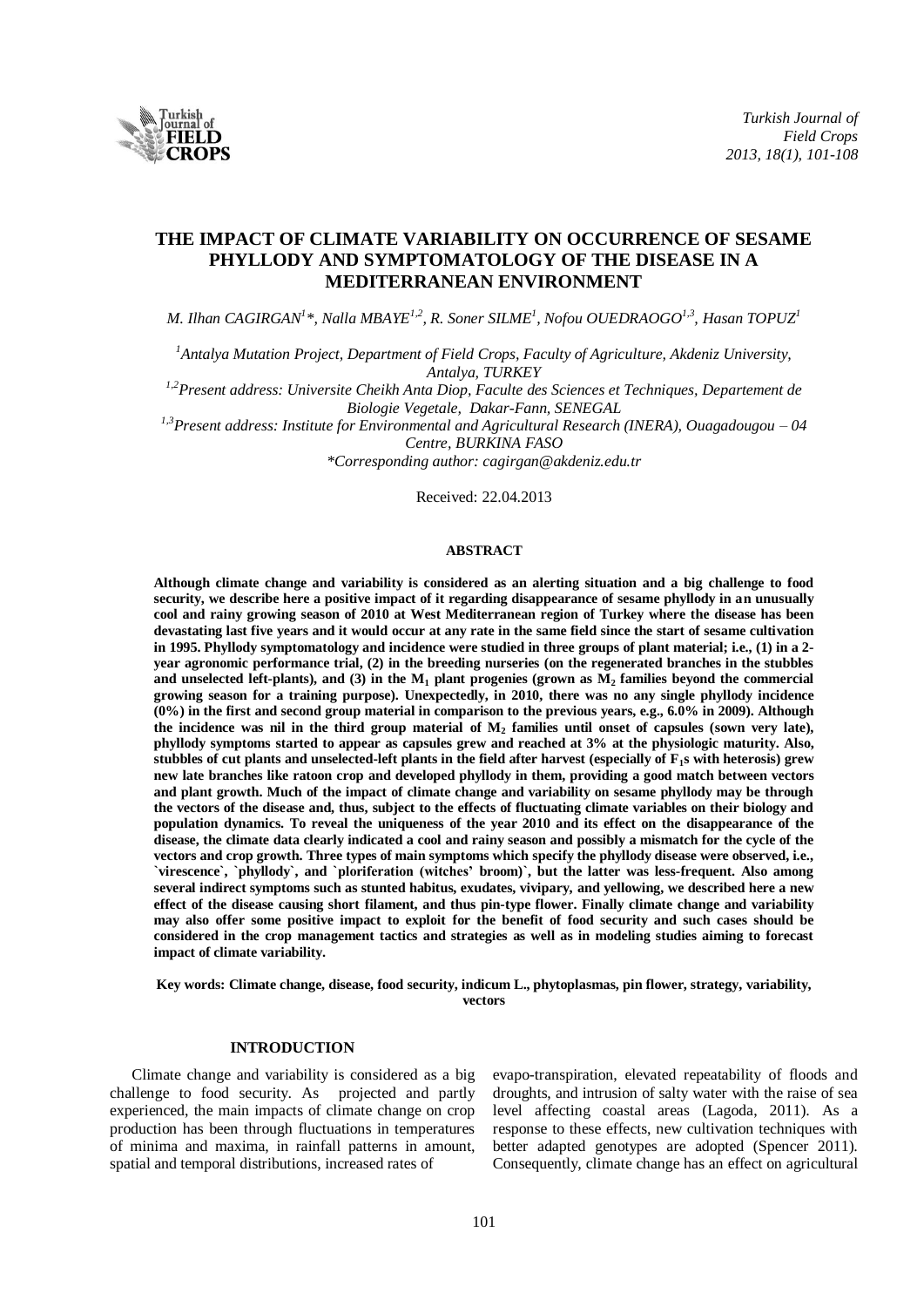production and farming practices over the globe, which may lead also to a dramatic change in crop health.

To cope with the expected impact of climate change and to reduce food insecurity, modeling is done to help policy makers and to governments. Several models and projections of climate change impacts on future crop production and food security losses from a given factor (e.g. a disease as in Evans et al. 2010) are available (Roos et al. 2011). However, there are uncertain factors in these models which may also hold unpredicted impacts such as interactions between abiotic and biotic stress factors. Thus, these models require validation. And real case situations should be taken into consideration by developing these models that the real effects of the impacts would not be always negative as showcased in this paper regarding phyllody disease of sesame.

Sesame (*Sesamum indicum* L.) is one of the oldest oilseed crops grown in the countries where hand labor is inexpensive throughout the tropics and subtropics. Its seeds are rich in good quality of edible oil (50%), which is highly resistant to natural oxidation attributed to the antioxidative activity of sesame lignans, which are available in sesame seeds. Oil soluble lignans, sesamin and sesamolin, are further demonstrated to be of remarkable antioxidative activity *in vivo* and functional characteristics of sesame seeds have increased the demand of sesame seed and caused a good liquidity of the crop globally. As a result, recently sesame production reached at the level of 4.3 million tons from 7.9 million hectares (FAO) with a gradual increase. Sesame is suitable for various cropping systems either as a main or second crop (Cagirgan 2001). But the major factors that limit its cultivation are seed shattering at maturity which requires manual harvest making it difficult to manage large areas of land, indeterminate growth habit and susceptibility to diseases (Ashri 1998; Cagirgan 2006; Cagirgan et al. 2009; Silme and Cagirgan 2010).

Among the diseases, phyllody is one of the major constraints of sesame production (Kolte, 1985), causing devastating yield losses in diverse low- and high-value crops worldwide (Klein 1977; Salehi and Izadpanah 1992; Kersting 1993; Nakashima et al. 1995; Al-Sakeiti et al. 2005; Akhtar et al. 2009). The major symptoms of the disease are floral virescence, phyllody and proliferation. Other symptoms which sometimes accompany the disease are yellowing, cracking of seed capsules, germination of seeds in the capsules and formation of dark exudates on the foliage. Abraham et al. (1977) noted that affected plants become stunted and the floral parts being modified in to leafy structures bearing no fruits and seeds causing yield loss up to 33.9 per cent.

In Turkey, sesame phyllody disease was first reported from the Aegean region in 1954 and the causal agent was thought to be a virus (Turkmenoglu and Arı 1959). Phyllody is caused by phytoplasmas discovered in 1967 and named mycoplasma-like organism (Doi et al. 1967;

Ahrens and Seemüller 1992). Phytoplasmas belong to the class Mollicutes gram positive (low-G+C) bacteria that lacks cell wall with single membrane (Weisburg et al. 1989; Woese 1987; Hogenhout et al. 2008). Phytoplasmas cannot be cultured outside their hosts in cell-free artificial culture media, which are phloem-limited (Doi et al. 1967) and obligate symbionts of plants and insects. Affected plants from disease cannot produce healthy seeds due to abnormal floral growth that cause direct yield loss in sesame.

Insect vectors of phytoplasmas are classified in the Order Hemiptera mostly leafhoppers, plant hoppers and psyllids (Weintraub and Beanland 2006). Two different insects, *Circulifer* (*=Neoaliturus*) *haematoceps* (Mulsant and Rey) and *Orosius orientalis* (Matsumura) [=*albicinctus* (Distant)] were identified and reported as vectors of phyllody disease in Turkey (Baspinar et al. 1993; Kersting 1993; Sertkaya et al. 2007) and Iran (Salehi and Izadpanah 1992; Esmailzadeh-Hosseini et al. 2007). In India and Israel sesame phyllody is transmitted only by *Orocius albicinctus* (Kolte 1985; Klein 1977) but *Orosius cellulosus* was identified in Upper Volta (Desmidts and Laboucheix 1974). Apart from the insect vectors, sesame phyllody can be transmitted by dodder and graft inoculation. *Vinca rosea* is used as an effective indicator. It is widely believed that the disease is not transmitted by seeds. Lately, sesame phyllody phytoplasmas from Turkey were characterized both from infected sesame plants and vector *Orosius orientalis* by PCR-RFLP and they grouped in 16SrVI which reference phytoplasma in this group is clover proliferation (Sertkaya et al. 2007).

Although different management practices can affect the appearance of the disease by mismatching vector and plant growth cycle, it is difficult to apply. Control of the disease by killing the vectors by insecticides may be effective to some extent. Treatment of infected plants with an antibiotic (Akhtar et al. 2009) might be another but ineffective possibility. Consequently identification of useful resistance sources to phyllody beyond the wild relatives of sesame such as *Sesamum alatum* remains as an important task of the sesame breeding program aiming at developing cultivars resistant to phyllody. Cagirgan (unpublished) observed nonoccurrence of phyllody disease on true determinate mutants in his breeding nurseries. The detailed studies on the nature of the resistance in this material are underway by Dr Ozdemir of Adnan Menderes University and her team (personal communication).

The aims of the study were (i) to showcase that climate variability can be of positive impact on the nonoccurrence of a normally devastating vector-borne disease, sesame phyllody, (ii) to compare the incidences of phyllody in different growing conditions and (iii) to describe main symptoms associated with the disease in a Mediterranean climate.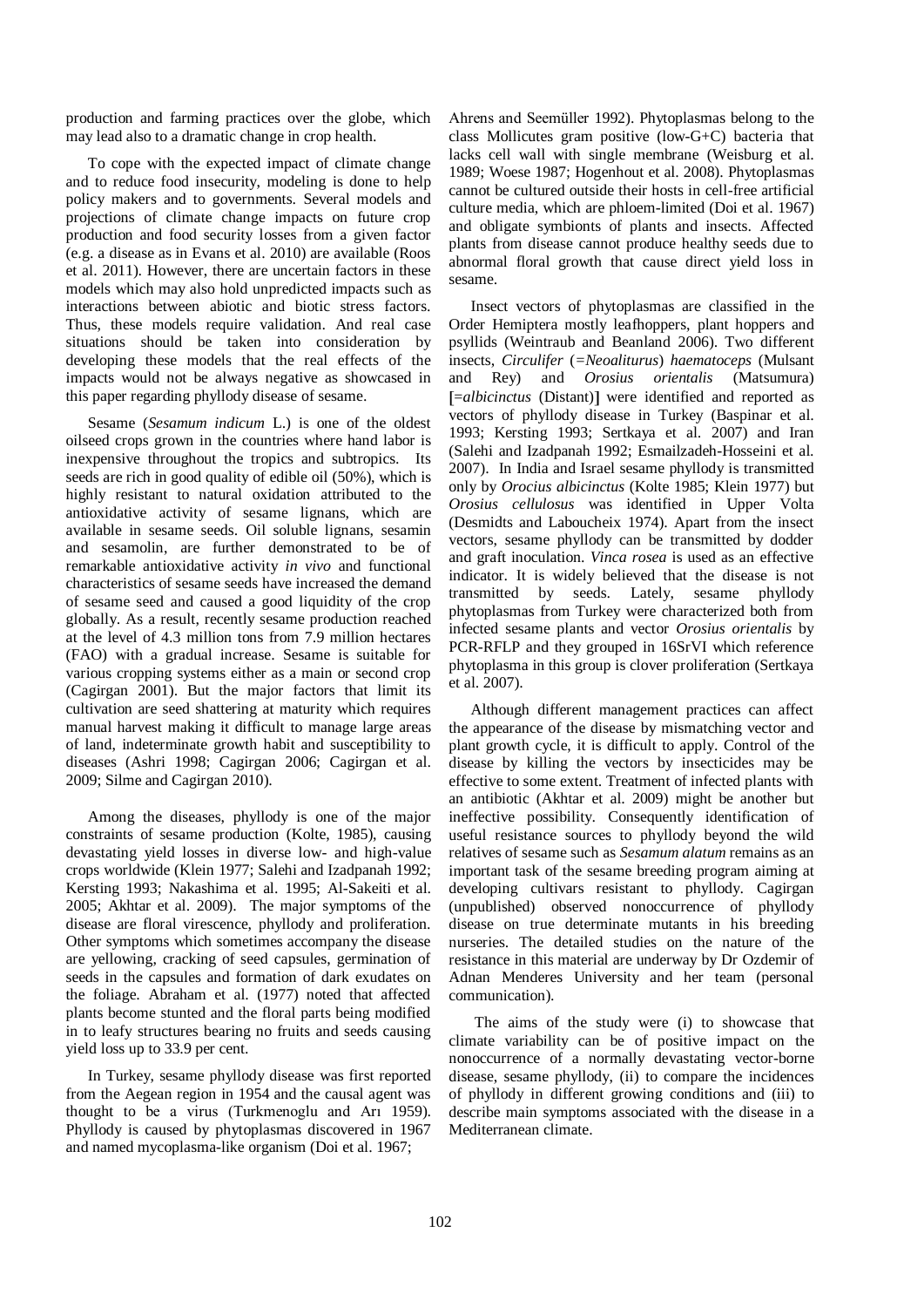### **MATERIALS AND METHODS**

### *Environmental and growing conditions*

The studies were based on the planned activities in 2009 and 2010 and previous observations which drove us to fight against phyllody since 1994 where sesame started to be grown in a travertine soil after having cleared the rocks at a rooting depth gradually in the campus of Akdeniz University, Antalya, Turkey. The altitude of the research field from sea level is approximate 51 m and is located at 30° 44' E and 36° 52' N. It has a typical soft Mediterranean climate with long hot and dry summers, and mild winters. Most of the rainfalls occur in the winter. Since the effect of the global climate change and variability has been clearly felt and the climate data for the last two years (2009 and 2010) and for long term were obtained to reveal climate variability in rainfall (mm), temperature  $(^{0}C)$  and relative humidity  $(^{9}()$  (Fig. 1-3). Plants were irrigated by sprinklers as the plants need. Normal agronomic practices were applied as described elsewhere (Cagirgan 2006) except the 3rd group of the material, which was grown from transplanted seedlings, which were raised in a seedling growing company's facilities before transplanting.

#### *Plant material*

The studies on phyllody was based on the plant material of the sesame breeding program as part of Antalya Mutation Project at Akdeniz University which composed of three groups of plant material in the course of study. (*i*) First group was agronomic performance trials with 4-replication arranged in randomized complete blocks design grown in two years (2009 and 2010). These experiments were sown in the middle of June in the regular second crop planting period. This group provided the data for the years showing clear-cut presence or absence of the disease for the two years. (*ii*) Second group of the material was the  $M<sub>2</sub>$  families of the sesame cultivar "Birkan" irradiated with 300 Gy of gamma rays and grown as  $M_1$  plant progenies of 2,500 in total, which was planted very late, beyond the agroecological practice, in August 2010. This group provided the data on the delayed-occurrence of the disease caused by the climate variability unusually prevailed in the year 2010. (*iii*) Third and last group was the  $F_1$  and  $F_2$  nurseries, and advanced breeding material planted at the same time with the first group in the regular second crop sowing time in 2010. After the harvest of the  $F_1$  and  $F_2$  nurseries by cutting the plants, some heterozis or vigority induced ratoon development provided young plantlets on which phyllody developed. So this group was used to compare with the late-sown  $M_2$  families.

#### *Incidence and symptomatology*

Incidence is defined as the number of plant units showing phyllody symptoms in relation to the total number of plants examined.

Percentage disease incidence values were determined, in the first and second groups of plant material, by dividing the number of diseased plants by the total number of plants observed. In 2009, observations for sesame phyllody were done at the harvest of the agronomic performance trials as the routines of the data sheet. However, in the following year, in 2010, we started it from flowering, in order to showcase the disease incidence for a training purpose. The first case became visible in the M2 families after flowering. Both symptomatic and asymptomatic plants were tagged at different growth stages. All plants were surveyed for the known symptoms of phyllody disease and tried to distinguish new ones which might be specific to the region and the material studied. Also observation was made on the regenerated plantlets from stubbles after harvest by cutting of  $F_1$ plants. Observations were also made on the left (unselected) plants in the field of the  $F_2$  populations. The total area grown sesame where phyllody incidence was observed was 0.4 ha.

#### **RESULTS AND DISCUSSION**

#### *Climatic parameters in relation to disease incidence*

The vegetative growth period of sesame in 2010 after sowing had relatively higher rainfall (Fig 1) in comparison the previous year, 2009, and to the last ten years average which caused also cooler temperatures (Fig. 2) and higher humidity (Fig. 3). Consequently, the year 2010 became a unique year in terms of climatic parameters differentiating from the previous and group of other 10 years.



**Figure 1.** Monthly total rainfalls (mm) in 2009, 2010 and average of last ten years.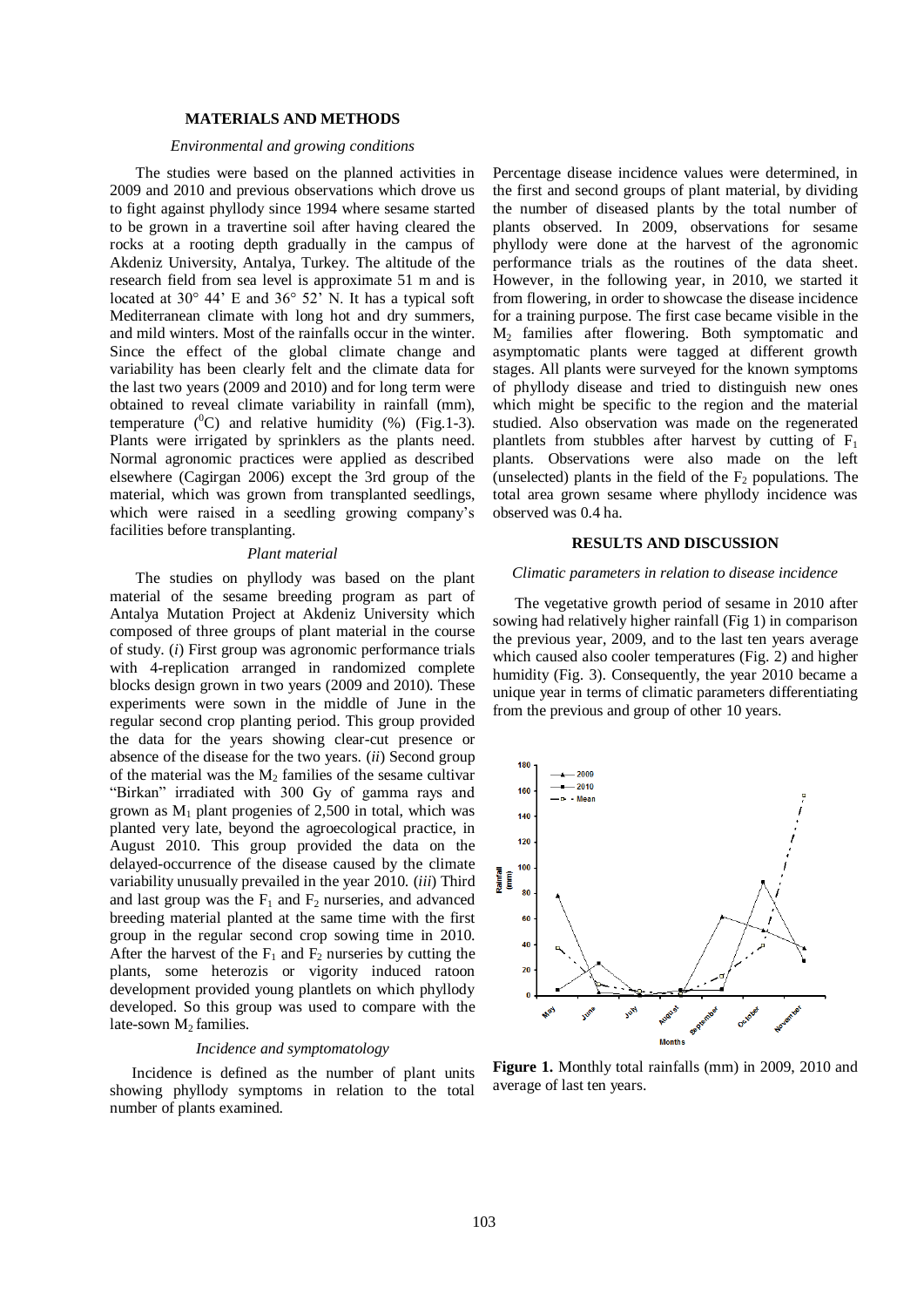

**Figure 2.** Monthly averages of temperatures  $(^{0}C)$  in 2009, 2010 and average of last ten years.



Figure 3. Monthly averages of relative humidity (%) in 2009, 2010 and average of last ten years.

*Material group 1*. As a requirement for official second crop registration trials which were set up and grown in the normal growing seasons of 2009 and 2010, phyllody incidence data were collected for each trials and incidence were determined, which were 6% in 2009 and 0% in 2010 (Table 1).

**Table 1**. Incidence (%) of phyllody disease in Antalya

| Years | Incidence $(\%)$<br>(Timely sowing) |
|-------|-------------------------------------|
| 2009  | n                                   |
| 2010  |                                     |

Clearly there was no any event of phyllody in 2010, which was attributed to the unusually cool sowing and vegetative growth season. Since 1995, when the field opened to cultivation by clearing the rocks at the university campus in order to grow sesame, phyllody has always occurred at any rate (The first author's observations) until the normal growing season of sesame in 2010, which was suddenly disappeared.

*Material group 2:* The breeding nurseries of  $F_1$  and  $F_2$ also did not show any infected plant with phyllody symptoms within normal growing season until harvest which was done by cutting the plants of  $F_1$  and capsule harvest of the  $F_2$  plants. Upon observing some phyllody events in the regenerated branches in the stubbles of cut plants (of  $F_1$ s especially) and unselected left-plants of  $F_2$ , we focused on again incidence of phyllody. Consequently a comparative study between cut plants and left plants for the incidence was done (Table 2), more phyllody disease in the cut plants (39 %) was observed than in the left plants (13.18 %). It should be added that incidence was gradually increased and it was highest in cut plants (39 %) because of the  $F_1$ 's genetic structure. It should be underlined that all these events occurred after harvest. Material group 1 dried down after harvest but very few regenerated branches appeared showing also some phyllody symptoms (data not shown).

**Table 2.** Comparative incidence of the phyllody disease on regenerated branches of the material group 2 (breeding nurseries  $F_1$  and  $F_2$ ) grown in 2010

| <b>After harvest</b>                                  | <b>Incidence</b> |
|-------------------------------------------------------|------------------|
| Regenerated branches in the stubbles of<br>cut plants | 39.O             |
| Regenerated branches in the unselected<br>left-plants | 13.2             |

*Material group 3:* In the  $M_2$  families, incidence of phyllody disease increased from October to November passing from 1.44 to 3 % (Fig. 4), which were sown beyond the agronomic practices.



**Figure 4.** Phyllody incidence by time in the  $M_2$ Population.

The incidence varied depending on the period of observation. The incidence were high in normal season (6%) compared in very late season (3 %). That means late sowing reduces disease incidence. The same observation was made by Raychaudhuri and Nariani (1989). As observed by the first author, in 2009, The Sesame Main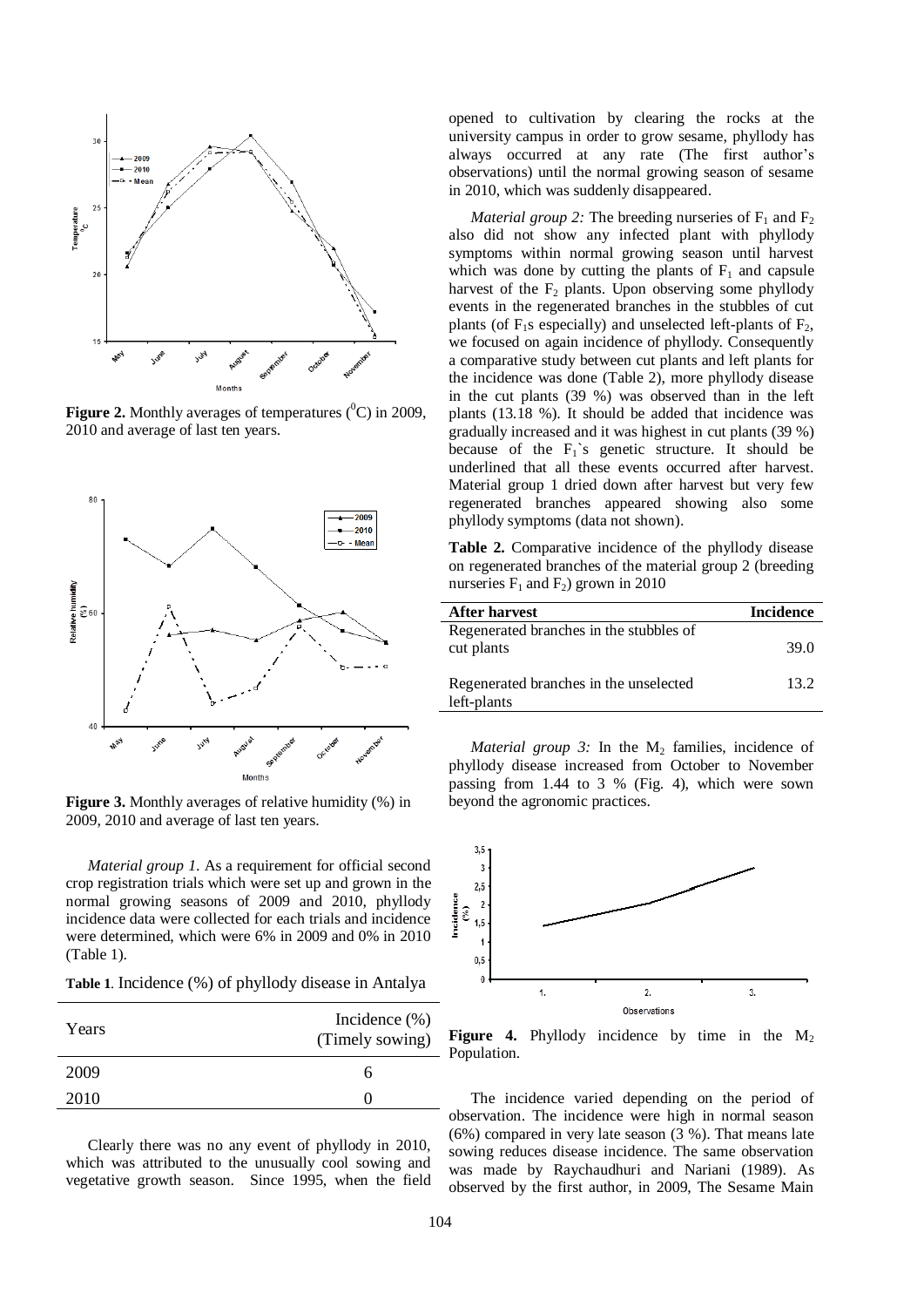Crop Variety Registration Trial set up at the West Mediterranean Agricultural Research Institute in Aksu, Antalya had to be cancelled due to the fact that a devastating effect of the phyllody incidence occurred in the sesame plots.

In cut plants (Fig. 5f) the major new coming branches showed phyllody disease. This observation can be explained by either the latent period or presence of phytoplasmas in insufficient quantities to induce disease before harvesting. Indeed, according to Hogenhout et al. (2008), symptoms can develop 7 days after introduction of the phytoplasma to plants by the insect vector, but can take much longer, depending on the phytoplasma and plant species. The latent period, i.e. the time between initial acquisition of the phytoplasmas by the insect vector from plants and the ability for the insect to introduce phytoplasmas back into plants, can vary between 7 and 80 days (Moya-Raygoza and Nault 1998; Murral et al. 1996).

Regarding the question of occurrence of phyllody with the start of sesame cultivation in the field and observing phyllody in the same year, the answer is simple because vectors were available to infect sesame and inoculum was available around wild crops when one consider that no seed transmittance of the inoculum. Indeed, we observed phyllody in jute (*Corchorus olitorius* L.), for the first time in 2010 which was grown as weed (Cagirgan et al. 2010, unpublished) in the sesame field coinciding with sesame phyllody appeared in the late sown material. We expect that it should be affected by the same phytoplasma and molecular diagnostic studies are underway. Furthermore, the sesame breeding material in 2010 was forwarded from 2009 which was  $F_0$  and  $F_1$  suggesting no seed transmittance but availability of inoculum and vectors in a proper host period. Also, to avoid outcrossing to produce the elite seed of a new variety, `Birkan`, the first author (unpublished) grew sesame in 2009 in Kizilkaya, (in Burdur province, Turkey) where there was no any sesame grown for last 20 years, if any at gardens. Interestingly highly phyllody incidence was noted, suggesting that phytoplasmas were available in neighboring wild plants; and also in the availability of the vectors, the incidence could occur. Indeed, phytoplasmas, as the cause of phyllody, are insect‐transmitted plant pathogenic prokaryotes associated with serious diseases in widely grown crops such as corn, sugar beet, oil‐seed crops fruit trees grapevine, and vegetables (Klein 1977; Salehi and Izadpanah 1992; Kersting 1993; Al-Sakeiti et al. 2005, Sertkaya et al. 2007; Akhtar et al. 2009). There is no doubt that plant diseases are a significant constraint to the crop production. However, climate change could have positive, negative or no impact on individual plant diseases. Variability in the weather conditions influences all stages of host and pathogen life cycles as well as the

development of disease as in the study. It is therefore clear that a virulent pathogen cannot induce disease on a susceptible host cultivar unless weather conditions are not suitable as also suggested by Chakraborty et al. 2000. As a raising cash crop in underdeveloped countries where hand labor is inexpensive to afford harvest costs, farmers can make money from sesame and buy food to feed the hunger.

#### *Symptomatology*

Three main types of phyllody disease symptoms were observed in the field; i.e., `virescence`, `phyllody` and `proliferation` in flowers (Fig. 5). But `virescence` and `phyllody` were recorded more frequently than the floral `proliferation`. From these main symptom classes, `phyllody` is the production of leafy structures in place of corolla in flowers (Fig. 5a); `virescence` is the color change of corolla from white (or pink) to green (Fig. 5b); and `proliferation` is the symptom resembling witches' broom (Fig. 5c). Affected plants from the disease could not produce healthy fruits called capsules and healthy seeds in it, if any. Similar symptoms were reported in Iran, Israel, Oman, Pakistan, Thailand and Turkey (Choopanya 1973; Klein 1977; Salehi and Izadpanah 1992; Baspinar et al. 1993; Akhtar et al. 2009).

Regenerated branches in the stubbles of cut plants showed `phyllody` (Fig. 5f) and `virescence`, but the major late-coming branches of the unselected left plants showed only `virescence` (Fig. 5g) symptoms. To our best knowledge, there is no study reporting phyllody and its symptoms in the regenerated branches of sesame.

Phyllody infected plants were observed to be varied in size and form that may be due to different time of infection as also reported previously by (Akhtar et al. 2009; Klein 1977). Further, Fig. 5c originally exemplify and compare a late-period infected plant`s flower, (that requires careful inspection otherwise seems to be as if a healthy-looking one), with a normal non-infected healthy plant. When closed up, it was become clear that infection prevented functioning of the filaments and they stayed low and caused `pin type` flower (Fig. 5d). Some indirect symptoms in the infected plants such as powdery mildew and formation of exudates on the foliage in  $M<sub>2</sub>$  families (Material group 3) were high in frequency. Vivipary (germination of seeds in the capsules symptoms), and yellowing were also noticeable. The time of infection affects severity of phyllody disease. Infections in early stages of plant grow had severe symptoms on whole plant and plants infected during flowering had severe symptoms on the upper part of the plant (Akhtar et al. 2009). Klein (1977) observed that plants infected early showed symptoms such as stunting, reduction of leaf size, short internodes.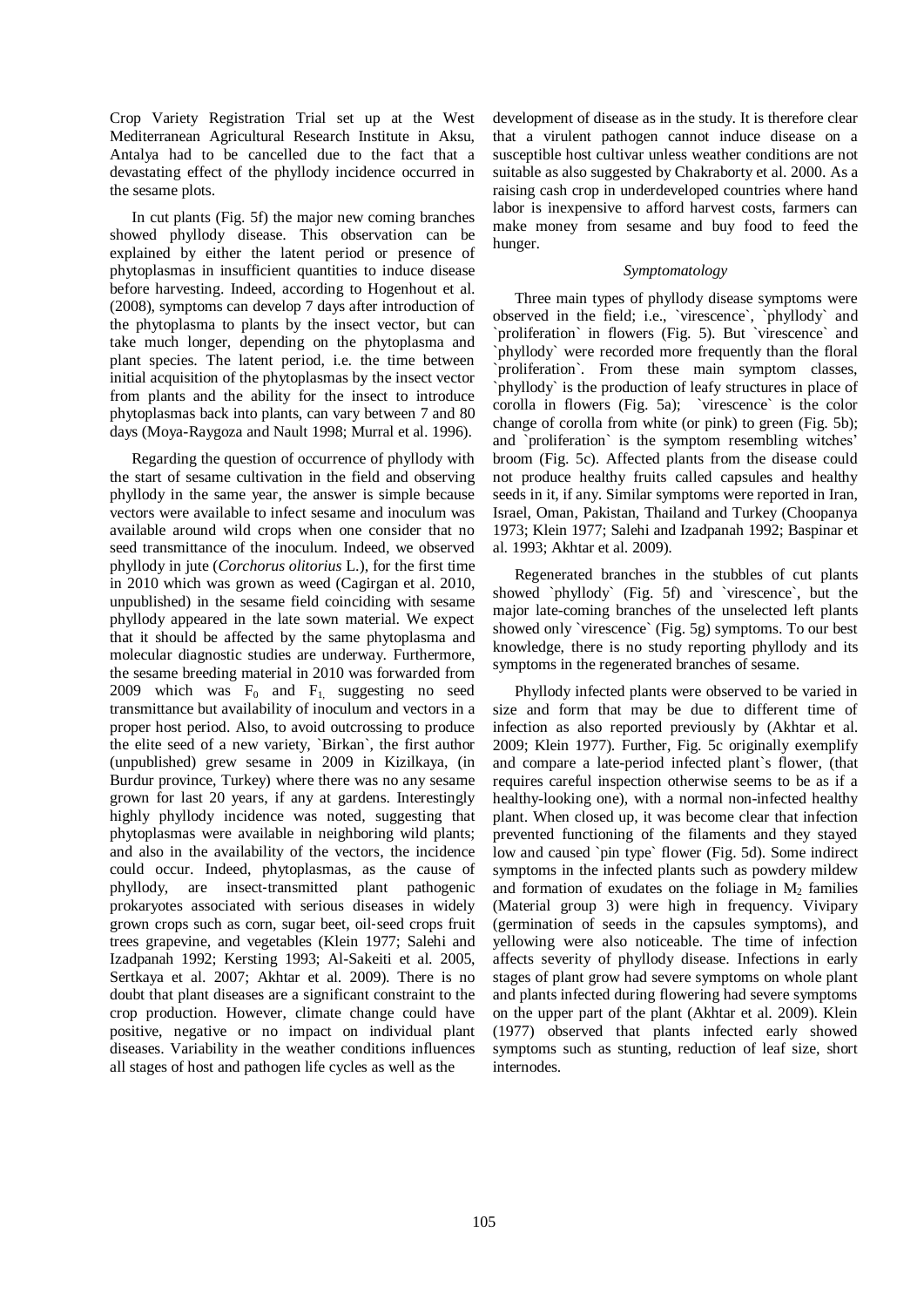

**Figure 5.** Different symptoms of phyllody disease**:** Phyllody (a), virescence (b) and Proliferation (c). Healthy (white) and infected flowers (d). Non-functioning filaments under Virescence (e). Late phyllody disease occurrence with `phyllody` symptom on regenarated branches on stubbles of cut-plants (f) and with `virescence` symptom on the regenerated branches of unselected left-plants (g).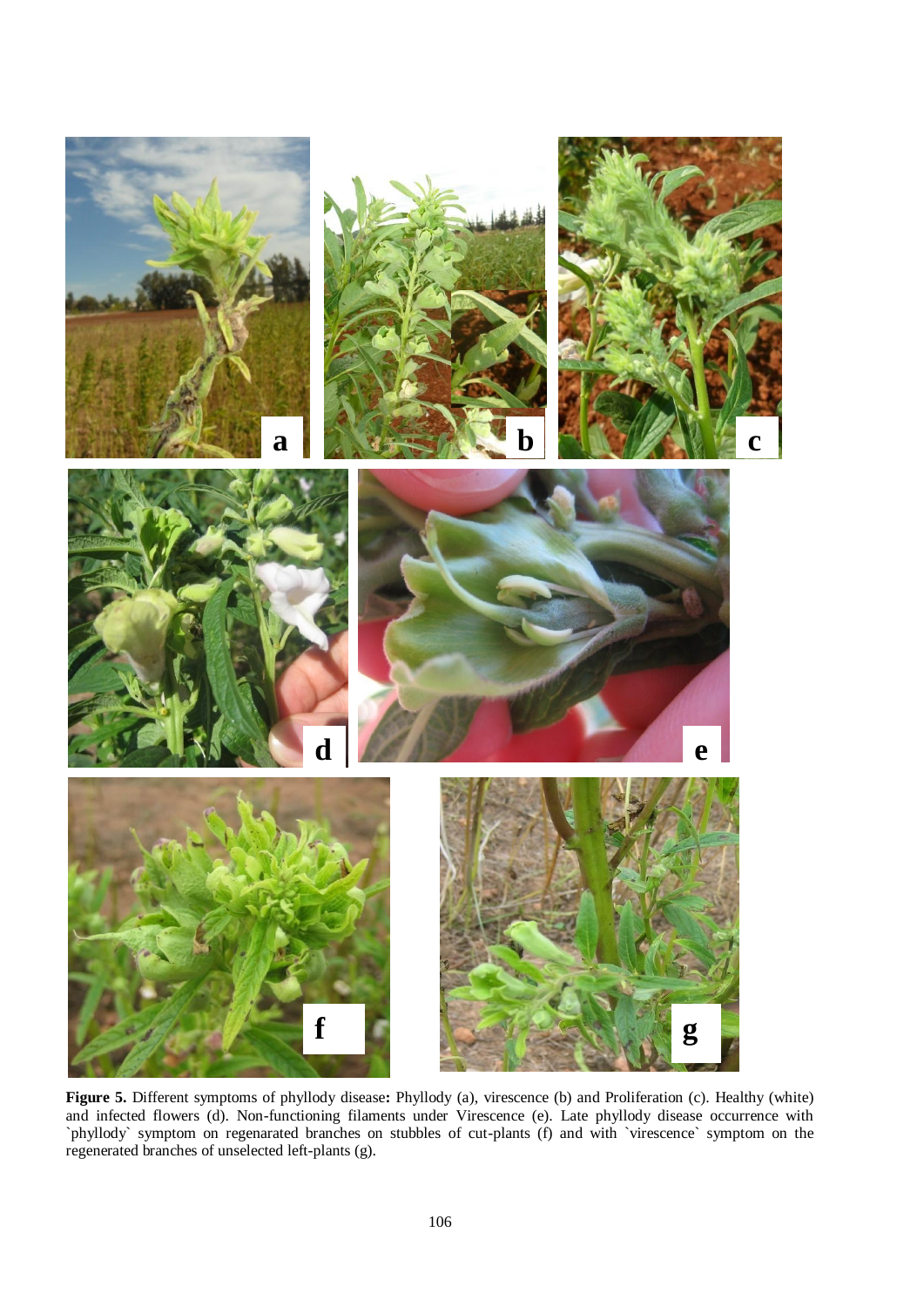It should be remembered that high occurrence of the indirect symptoms in the study should be driven by the late sowing of the nursery beyond the normal sowing time. Some symptoms such as germination of seeds in the capsules, yellowing, and cracking of seed capsules and formation of dark exudates on the foliage have been previously reported (Akhtar et al. 2009; Salehi and Izadpanah 1992).

This study revealed a unique case of nonoccurrence of phyllody disease by interrelating local climate variations in the West Mediterranean Region of Turkey. Specifically, it also analyzed the local climatic variables and the incidence of phyllody during 2009 and 2010 based on observations on the occurrence of phyllody during last 15 years. The results showed that the higher rainfalls in frequency and its cause to lower temperatures but higher humidity were the reasons strongly related to disoccurrence of the disease as such a unique year, 2010.

Climate change and variability could significantly affect plant diseases transmitted by vectors. Precipitation, temperature, and relative humidity, among other climatic factors, are known to affect the occurrence of the disease and reproduction, development, behavior, and population dynamics of the insect vectors transmitting these diseases. Whether climate changes increase or decrease the incidence of a plant disease will depend not only on the actual climatic conditions but also on local non-climatic epidemiologic and ecologic factors. Although prediction of the specific impact of sustained climate change on phyllody diseases is difficult, its effects should be more complex by changing the balance vector-host-pathogen and should not be worse in every case as long as increasing efforts on adapting to the effects of climate change and developing locally appropriate strategies and tactics to control and prevent diseases.

In conclusion, this study clearly revealed that the influence of climate variability, appeared as a unique one, on the occurrence of phyllody disease transmitted by vectors and provided an example of the case that impact of climatic variability would not always be negative, specifically when dealing with vector-borne diseases which needs better understanding of the variability effects of alterations of vector–host–pathogen relationships under conditions of sustained climate change. This is an example on how a cool and rainy vegetative growth unmatched with the vector's cycle to develop phyllody in the regular cropping season.

## **ACKNOWLEDGEMENTS**

Some part of the study was accomplished during the fellowships awarded by the International Atomic Energy Agency to Dr. Nalla MBAYE and Mr. Nofou OUDREAOGO. The first author gratefully acknowledges the valuable discussions over time with Prof. Porntip Wongkaew of Khon Kaen, University, Thailand and Prof. Dr. Ahmet Çıtır of Namık Kemal University, Turkey.

The meteorology data were provided by the Meteorology Directorate of Antalya.

## **LITERATURE CITED**

- Abraham E.V., K. Natarajan, M. Murugaesan, 1977. Damage by pests and phyllody to *S. indicum* in relation to time sowing.- Madras Agric. J. 64:298-301.
- Akhtar K.P., G. Sarwar, M. Dickinson, M. Ahmad, M.A. Haq, S. Hameed, M.J. Iqbal, 2009. Sesame phyllody disease: Its symptomatology, etiology, and transmission in Pakistan. Turk. J. Agric. For. 33:477-486.
- Al-Sakeiti, M.A., A.M. Al-Subhi, N.A. Al-Saady, M.A. Deadman, 2005. First report of witches' broom disease of sesame (*Sesamum indicum*) in Oman. Plant Disease 89:530.
- Ashri, A. 1998. Sesame breeding. Plant Breed. Rev. 16:179–228.
- Ahrens U., E. Seemüller, 1992. Detection of DNA of plant pathogenic mycoplasma-like organisms by a polymerase chain reaction that amplifies a sequence of the 16S rRNA gene. Phytopathology 82:828-832.
- Baspinar H., S. Korkmaz, N. Onelge, A. Cinar, N. Uygun, U. Kersting, 1993. Studies on citrus stubborn disease and sesame phyllody in sesame and their related leafhopper vectors. J Turk Phytopath. 22:1-8.
- Cagirgan, M.I. 2001. Mutation techniques in sesame (*Sesamum indicum* L.) for intensive management: Confirmed mutants. In: Sesame Improvement by Induced Mutations. IAEA-TECDOC-1195, IAEA, Vienna, pp. 31–40.
- Cagirgan, M.I. 2006. Selection and morphological characterization of induced determinate mutants in sesame. Field Crops Res. 96:19-24.
- Cagirgan, M.I., S. Ozerden, M.O. Ozbas, 2009. Agronomic trait assessment and selection for number of capsules in determinate x indeterminate crosses of sesame. Turk. J. Agric. For. 33:231-241.
- Chakraborty A, A.V. Tiedemann, P.S. Teng, 2000. Climate change: potential impact on plant diseases. Environmental Pollution 108:317-326.
- Choopanya, D. 1973. Mycoplasma like bodies associated with sesamum phyllody in thailand. Phytopathology 63:1536- 1537.
- Desmidts M., J. Laboucheix, 1974. Relationship between cotton phyllody and a similar disease of sesame. FAO. Plant Prot. Bull. 22:19-20.
- Doi, Y., M. Teranaka, K. Yora, H. Asuyama, 1967. Mycoplasma- or PLT group-like microorganisms found in the phloem elements of plants infected with mulberry dwarf, potato witches' broom, aster yellows or paulownia witches' broom. Ann. Phytopathol. Soc. Jpn. 33:259–266.
- Esmailzadeh-Hosseini S.A., A. Mirzaie, A. Jafari-Nodooshan, H. Rahimian, 2007. The first report of transmission of phytoplasma associated with sesame phyllody by *Orosius albicinctus* in Iran, Australasian Plant Disease Notes, 2, 33- 44.
- Evans N., H. Butterworth, A. Baierl, M.A. Semenov, J.S. West, A. Barnes, D. Moran, B.D.L. Fitt, 2010. The impact of climate change on disease constraints on production of oilseed rape. Food Sec. 2:143-156.
- FAO, 2010. FAOSTAT World sesame production available at: http://faostat.fao.org (accessed on 05 January 2013).
- Hogenhout, S.A., K. Oshima, A. El-Desouky, S. Kakizawa, H.N. Kingdom, S. Namba, 2008. Phytoplasmas: Bacteria that manipulate plants and insects, Mol. Plant Pathol. 9(4):403- 423.
- Kersting, U. 1993. Symptomatology, etiology and transmission of sesame phyllody in Turkey. J. Turk. Phytopathol. 22:47- 54.